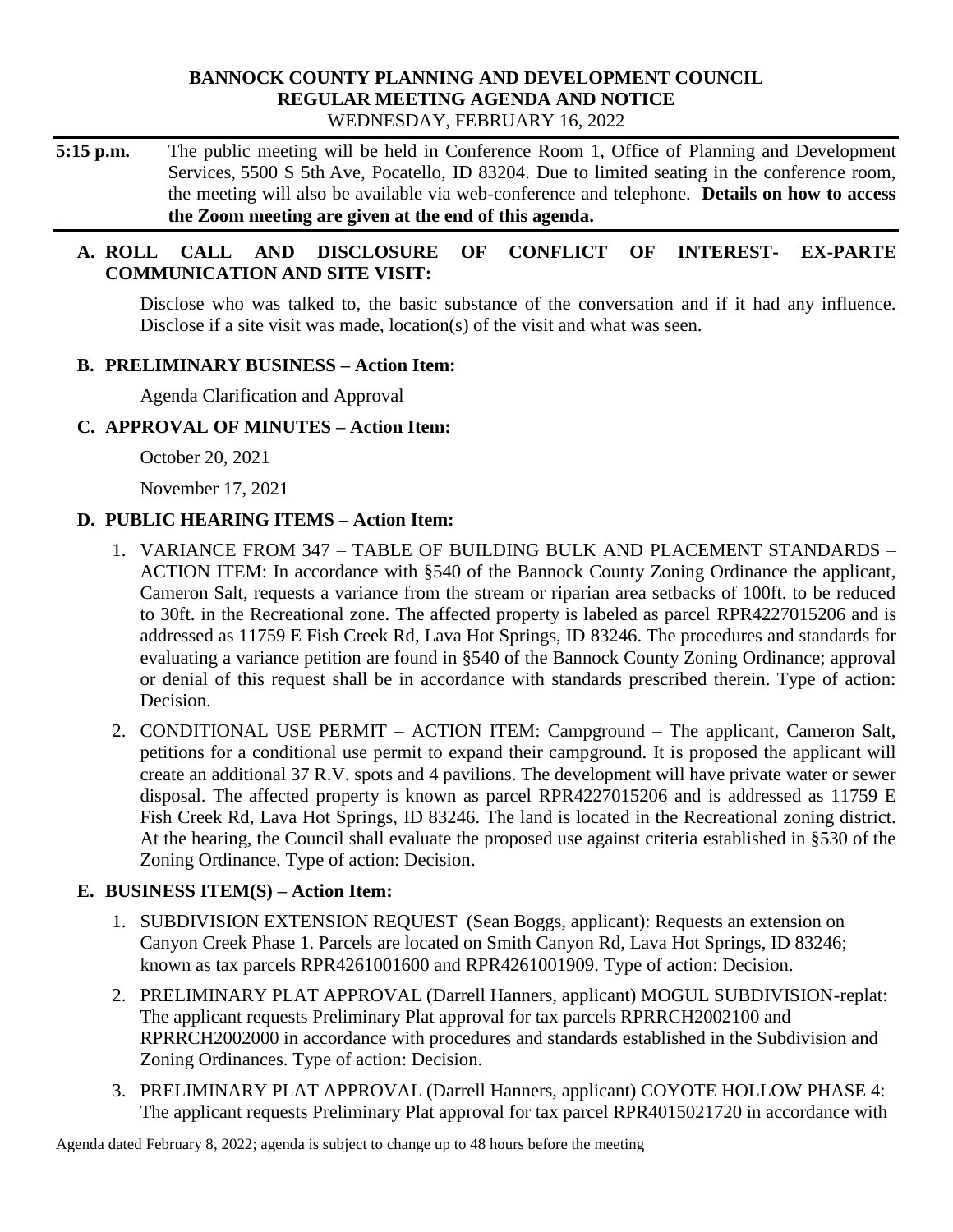procedures and standards established in the Subdivision and Zoning Ordinances. Type of action: Decision.

### **F. ITEMS OF INTEREST:**

Update on recommendations to Commissioners (if any) Discussion of upcoming hearing items (if required) -Refer to packet for list of items

**G. CITIZEN COMMENTS:** (Open time for general citizen comments)

### **H. WORK SESSION:**

None

The application for each item will be available to the public by request at the Office of Planning and Development Services and on the Department's website [\(https://www.bannockcounty.us/planning/\)](https://www.bannockcounty.us/planning/). Staff reports will be available to the public by request at the Office of Planning and Development Services. Written testimony of fewer than two (2) pages must be received by the PLANNING AND DEVELOPMENT SERVICES OFFICE, 5500 S. Fifth Avenue, Pocatello, Idaho 83204 no later than February 9, 2022 at 12 PM (noon). Written testimony may also be sent to **zoning@bannockcounty.us**. Any written testimony not received by the deadline must be brought to the council meeting or presented at the public hearing. All submitted testimony shall be considered public record. Discriminatory testimony shall not be permitted. Written testimony must comply with standards established in §560.7 of the Bannock County Zoning Ordinance.

\_\_\_\_\_\_\_\_\_\_\_\_\_\_\_\_\_\_\_\_\_\_\_\_\_\_\_\_\_\_\_\_\_\_\_\_\_\_\_\_\_\_\_\_\_\_\_\_\_\_\_\_\_\_\_\_\_\_\_\_\_\_\_\_\_\_\_\_\_\_\_\_\_\_\_\_\_\_\_\_\_\_\_\_\_\_\_\_\_\_ BANNOCK COUNTY COMPLIES WITH REQUIREMENTS OF THE AMERICANS WITH DISABILITY ACT. IF YOU NEED SPECIAL ASSISTANCE, PLEASE CALL 208-236-7230 TO REQUEST ACCOMMODATION.

#### **Information for Zoom Meeting:**

Topic: Planning and Development Council Meeting - February 16, 2022 Time: Feb 16, 2022 05:15 PM Mountain Time (US and Canada)

**Join Zoom Meeting** https://us06web.zoom.us/j/89178602192?pwd=WlEwa3BuZVN2ZHA0WUhrZVhhNVBqUT09

**Meeting ID**: 891 7860 2192 **Passcode**: 506343 One tap mobile +13462487799,,89178602192# US (Houston) +16699006833,,89178602192# US (San Jose)

Dial by your location

+1 346 248 7799 US (Houston) +1 669 900 6833 US (San Jose) +1 253 215 8782 US (Tacoma) +1 312 626 6799 US (Chicago) +1 929 436 2866 US (New York) +1 301 715 8592 US (Washington DC)

**Find your local number**: https://us06web.zoom.us/u/kbchDyjwaU

Agenda dated February 8, 2022; agenda is subject to change up to 48 hours before the meeting